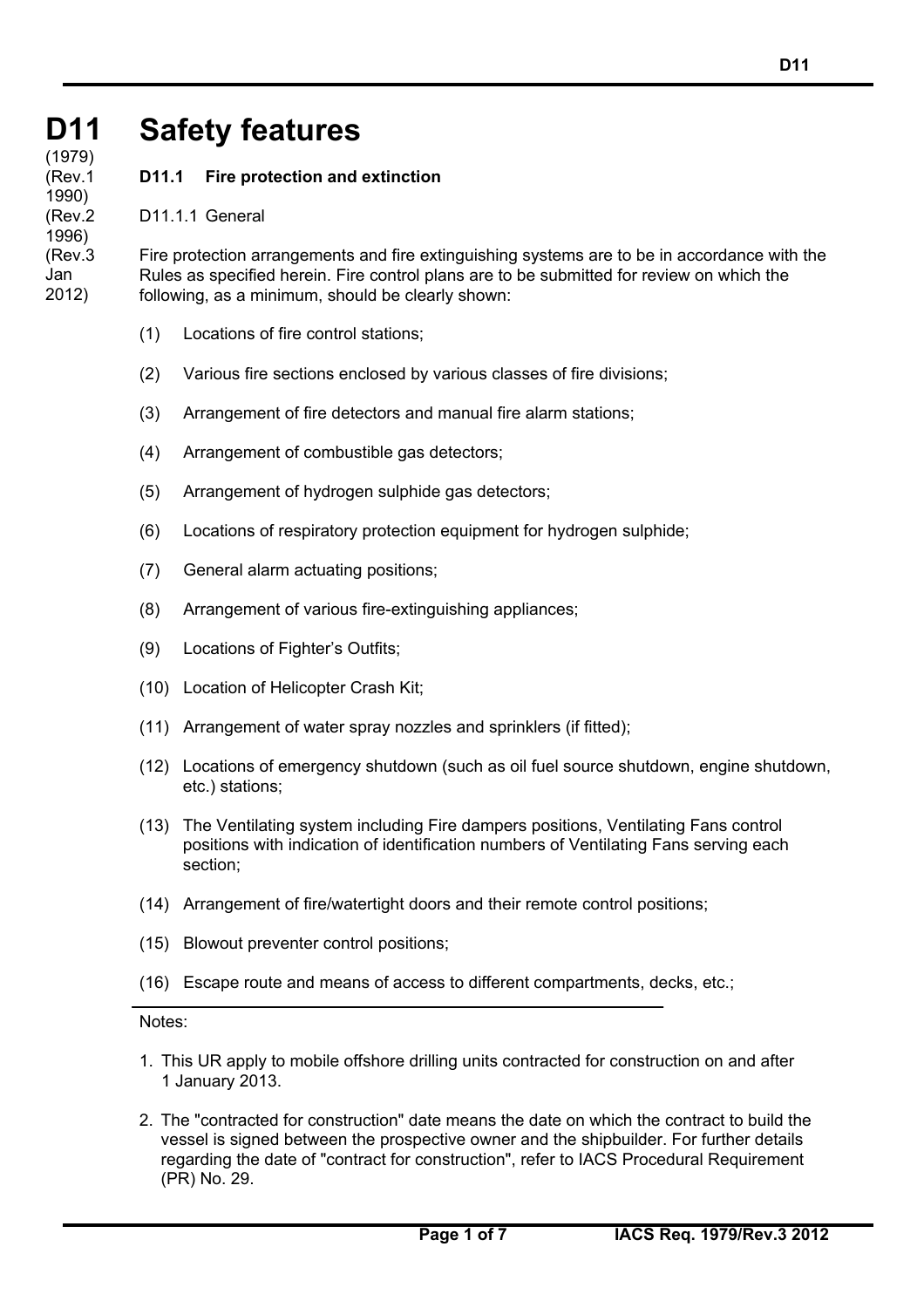- (17) Locations of Emergency Escape Breathing Devices (EEBD); and
- (18) Arrangement of emergency muster stations and life-saving appliances.

#### D11.1.2 Governmental authority

Attention is directed to the appropriate governmental authority in each case, as there may be additional requirements, depending on the size, type and intended service of the units as well as other particulars and details. Consideration will be given to fire protection arrangements and fire extinguishing systems which comply with the published requirements of the governmental authority of the country in which the unit is to be registered.

Also, attention is directed to Chapter 9 of the IMO Code for the Construction and Equipment of Mobile Offshore Drilling Units, 2009, which contains minimum requirements for structural fire protection.

#### **D11.2 Fire fighting water supply**

D11.2.1 Fire pumps

There are to be at least two independently driven fire pumps. The pumps, their source of power and piping and valves are to be so arranged that a fire in any one compartment will not put all fire pumps out of action.

#### D<sub>11.2.2</sub> Pressure

Each fire pump is to be able to maintain a pressure of at least 350 kPa (50 lb/in<sup>2</sup>) at any hydrants with two 19 mm (3/4 in.) nozzles in action. In addition where a foam system is provided for protection of the helicopter deck, the pump should be capable of maintaining a pressure of 700 kPa (100 lb/in<sup>2</sup>) at the foam installation and the water consumption used for foam system is to be added to the pump capacity. If the water consumption for any other fire protection or fire-fighting purpose should exceed the rate of the helicopter deck foam installation, this consumption should be the determining factor in calculating the required capacity of the fire pumps.

#### D11.2.3 Nozzles

Dual purpose jet spray nozzles are to be fitted throughout the unit with a minimum nozzle diameter of 12 mm (1/2 in.) for accommodation and service spaces and with a maximum diameter of 19 mm (3/4 in.) for machinery spaces and exterior locations.

#### D11.2.4 Supply

- (1) At least two water supply sources (sea chests, valves, strainers and pipes) are to be provided and so arranged that one supply source failure will not put all supply sources out of action.
- (2) For the self-elevating units, the following additional fire water supply measures are to be provided:

(a) Water is to be supplied from sea water main filled by at least two submersible pumping systems. One system failure will not put the other system(s) out of function, and

(b) Water is to be supplied from drill water system while unit lifting or lowering. Water stored in the drill water tank(s) is not less than 40  $m^3$  plus engine cooling water consumptions before

# **D11 (cont)**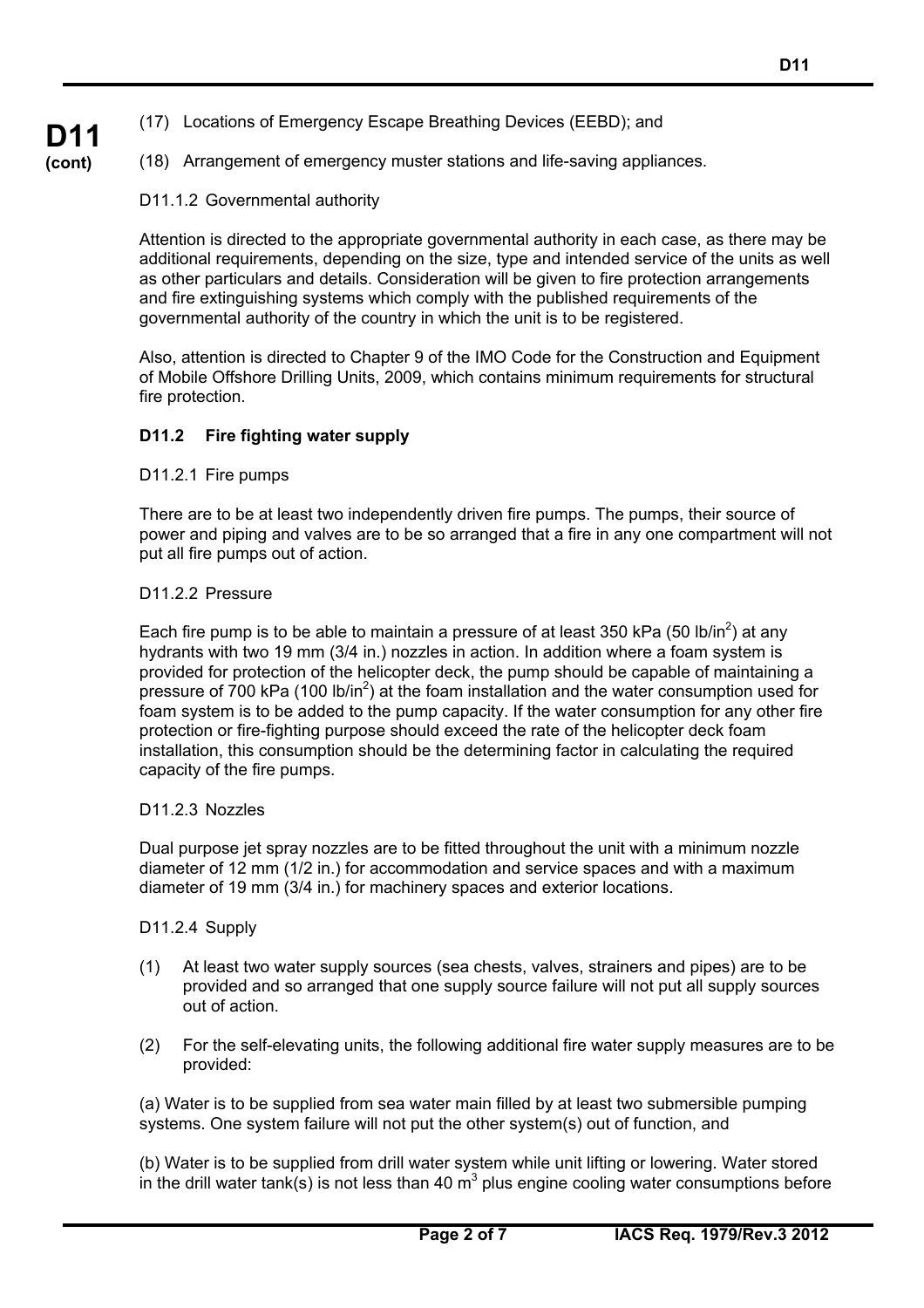unit lifting or lowering. Alternatively, water may be supplied from buffer tank(s) in which sea water stored is not less the quantity as the above mentioned.

# **D11.3 Fire extinguishing systems**

D11.3.1 Fixed and portable fire extinguishing systems are to be provided in accordance with the Rules except the requirements of D11.3.2 and D11.3.3.

D11.3.2 Fixed fire extinguishing systems on drilling and areas

- (a) A fixed water spray system is to be provided to protect drilling area. The minimum water application rate is not less than 20.4 l/min·m<sup>2</sup>, or
- (b) At least two dual-purpose (jet/spray) fire monitors are to be installed to cover drilling and well test areas. The minimum capacity of each monitor is not less than 100m $3/h$ . The monitors may be operated either remotely or locally. Monitor arranged for local operation should be sited on an accessible protected position.

# D11.3.3 Fixed fire extinguishing systems on mud processing area

A suitable fixed foam system is to be provided. The system is to be capable of delivering foam solution at a rate of not less than 6.5 l/min·m<sup>2</sup> (4.1 l/min·m<sup>2</sup> for Aqueous Film Forming Foam or Film-Forming Fluoroprotein Foam) for 15 minutes. Alternatively, a gas fixed fire extinguishing system may be used for enclosed mud processing spaces.

# **D11.4 Fire fighting equipment for helicopter facilities**

#### D11.4.1 General

Where areas of a unit are designated for helicopter facilities, the fire fighting equipment as given in D11.4.2 and D11.4.3 are to be provided and so arranged as to adequately protect both the helicopter deck and fuel storage areas.

- D11.4.2 Portable fire extinguishers
- (a) Primary extinguishers: dry powder extinguishers of a total capacity of not less than 45 kg (100 lb).
- (b) Back-up extinguishers:  $CO<sub>2</sub>$  extinguishers of a total capacity of not less than 18 kg or equivalent, one of these extinguishers being so equipped as to enable it to reach the engine area of any helicopter using the deck. The back-up extinguishers are to be located so that they would not be vulnerable to the same damage as the primary extinguishers.
- D11.4.3 Fixed fire fighting systems
- (a) Fire water system: at least two approved nozzles of jet/spray type and hoses sufficient in length to reach any part of the helicopter deck.
- (b) Fixed foam system: A suitable foam application system consisting of monitors or hose streams or both is to be installed. The system is to be capable of delivering foam solution at a rate of not less than 6 l/min·m<sup>2</sup> (4.1 l/min·m<sup>2</sup> for Aqueous Film Forming Foam or Film-Forming Fluoroprotein Foam) for at least 5 minutes.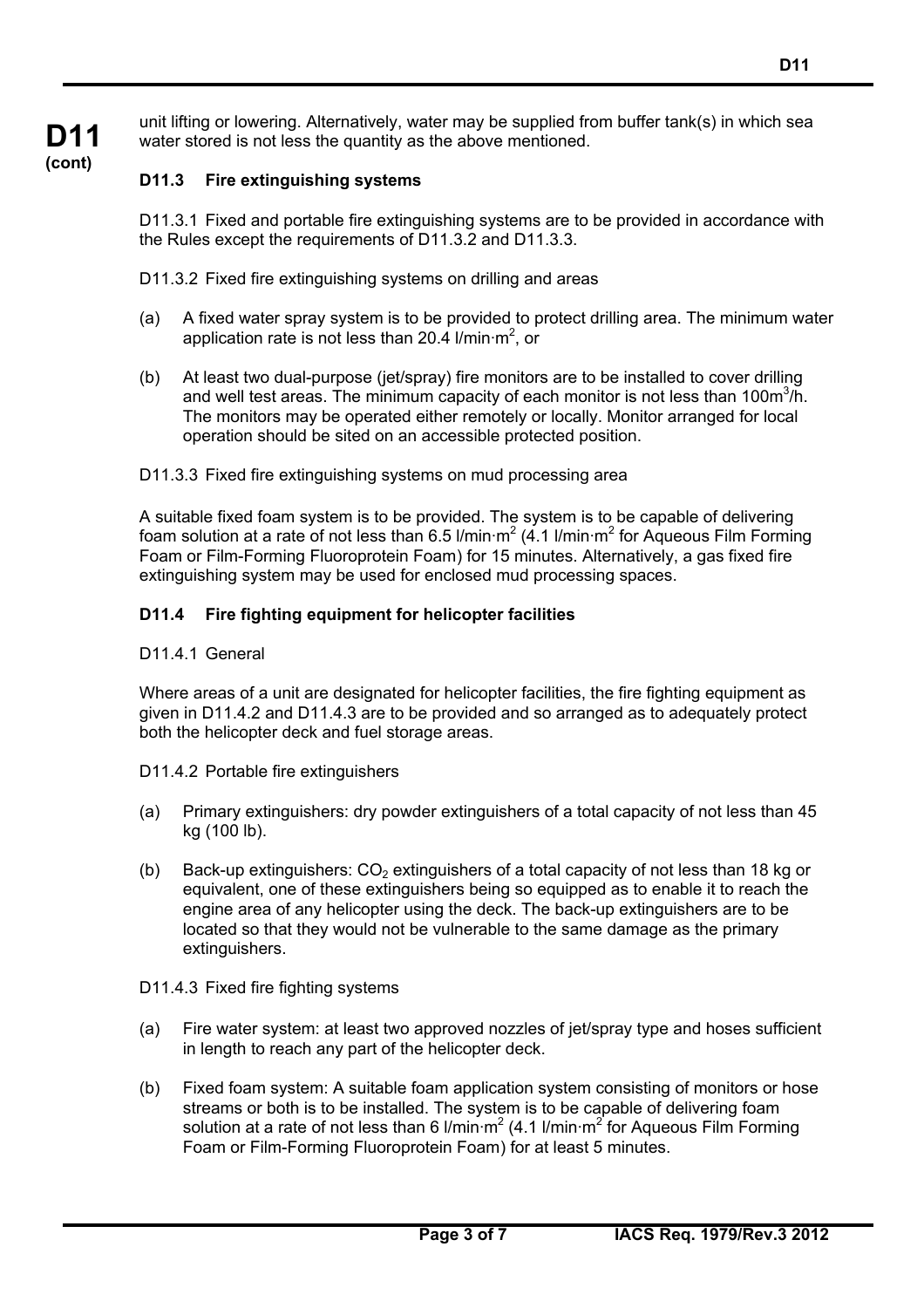# **D11.5 Alarms and public address**

#### D11.5.1 General alarms

(1) A general alarm system is to be provided and so installed as to be clearly perceptible in all parts of the unit. Alarm signal devices are to be provided which will produce a distinctive and strong note.

The signals used should be limited to: general emergency, toxic gas (hydrogen sulphide), combustible gas, fire alarm and abandon unit signals. The signals given over the general alarm system should be supplemented by instructions

over the public address system.

- (2) At least in the following spaces general alarm is to be capable of being operated:
- (a) Main control station;
- (b) Drilling console;
- (c) Navigating bridge (if any); and
- (d) Fire control station (if any).

D11.5.2 Mud system level alarms

A suitable audible and visual alarm to indicate significant increase or decrease in the level of the contents of the mud pit is to be provided at the control station for drilling operations and at the mud pit. Equivalent means to indicate possible abnormal conditions in the drilling system may be considered by the Society.

D11.5.3 Ventilation system alarm

See D8.2.4.

D11.5.4 Public address

D11.5.4.1 The public address system is to be a loudspeaker installation enabling the broadcast of messages into all spaces where personnel are normally present and muster stations. It is to allow for the broadcast of messages from navigation bridge, central control room, emergency response centre, engine control room, ballast control station, jacking control station and drilling console. It is to be installed with regard to acoustically marginal conditions and not require any action from the addressee. It is to be protected against unauthorized use.

D11.5.4.2 The minimum sound pressure levels for broadcasting emergency announcements are to be:

- (1) In interior spaces 75dB(A) and at least 20dB(A) above the speech interference level; and
- (2) In exterior spaces 80dB(A) and at least 15dB(A) above the speech interference level.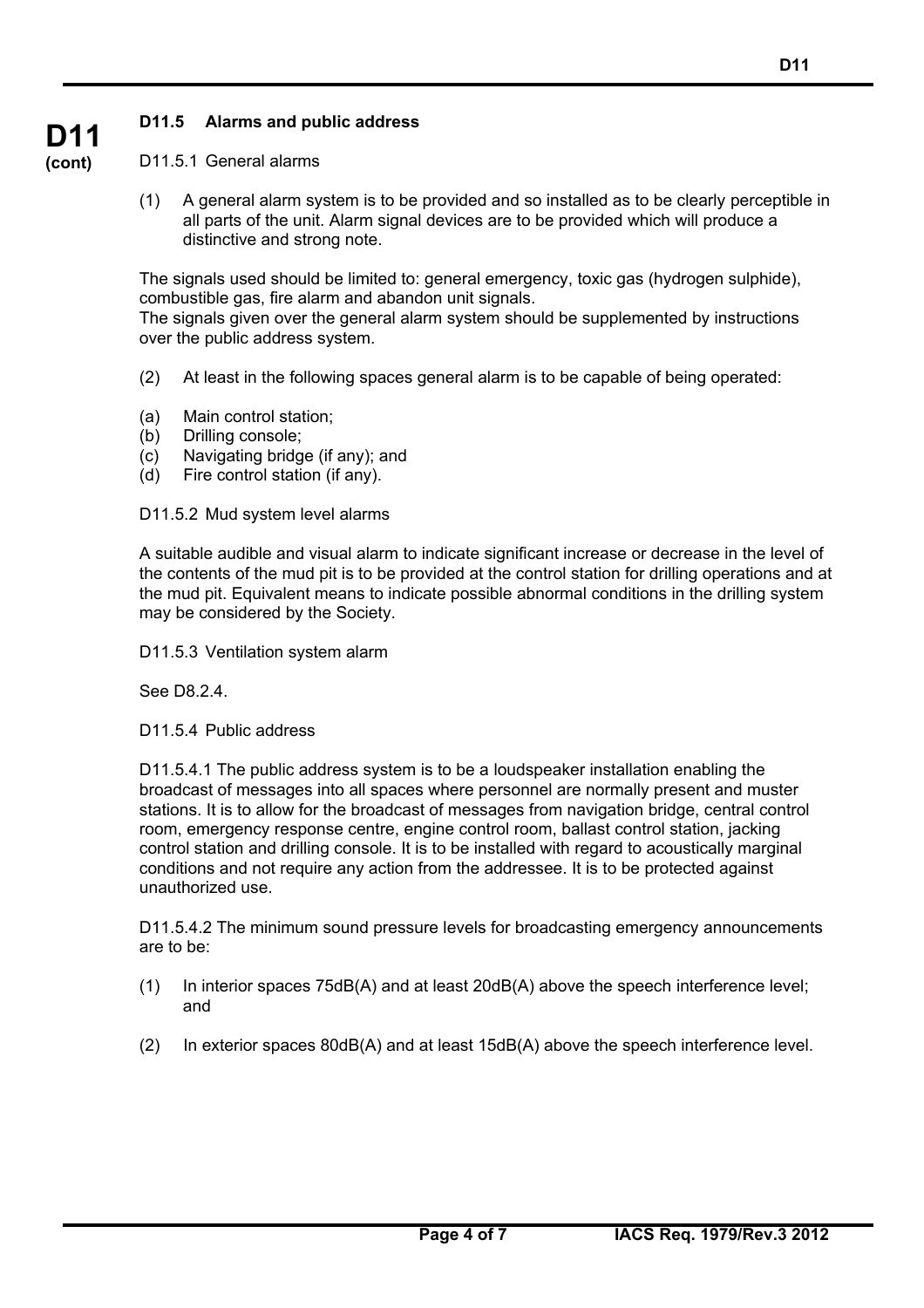# **D11.6 Fire detection and alarm systems**

### D11.6.1 General

**D11 (cont)**

> D11.6.1.1 Spaces having a fire risk, in principle, should be provided with an automatic fire detection and alarm system.

D11.6.1.2 In selecting the type of detectors, their following features should be taken into account:

- (a) Capability to detect fire at the incipient stage;
- (b) Ability to avoid spurious alarm and trips; and
- (c) Suitability to the located environment.

D11.6.1.3 The fire detection main indicator board is to be at a manned control station and is to be clearly to indicate where fire has been detected.

D11.6.2 Machinery spaces

Fire detectors are to be fitted in normally unattended machinery spaces. Detection systems using only thermal detectors, in general, are not to be permitted.

D11.6.3 Accommodation and service spaces

An automatic fire detection and alarm system is to be provided in all accommodation and service spaces.

Accommodation space is to be fitted with smoke detectors. Thermal detectors are to be fitted in galleys.

D11.6.4 Electrical rooms and control stations

Smoke detectors are to be provided in all electrical rooms and control stations.

D11.6.5 Drilling and mud processing areas

Flame or thermal detectors are to be installed in open drilling and/or mud processing areas. Smoke detectors may be used in enclosed mud processing areas.

D11.6.6 Manually operated alarm system

Sufficient manual fire alarm stations are to be installed throughout the accommodation spaces, service spaces and control stations. One manually operated call point is to be located at each exit. Manually operated call points are to be readily accessible in the corridors of each deck such that no part of the corridor is more than 20 m from a manually operated call point.

Measures are to be taken to prevent inadvertent operation of the manual call alarm system.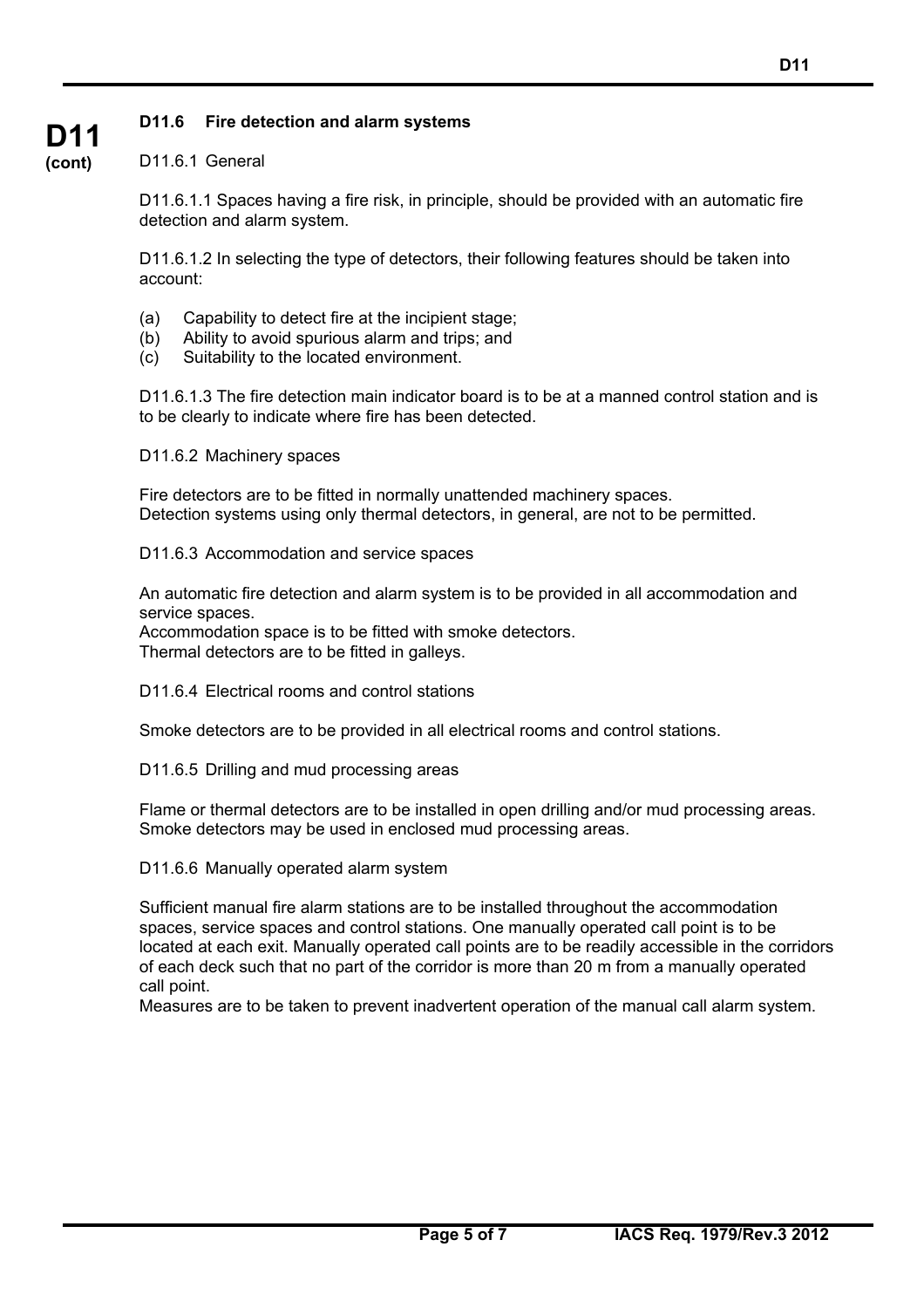# **D11.7 Combustible gas detection and alarm systems**

# D11.7.1 Areas for protection

Fixed automatic combustible gas detection and alarm systems are to be provided for the following areas:

- a) Cellar deck
- b) Drill floor

**D11 (cont)**

- c) Mud pit area
- d) Shale shaker area
- e) Enclosed spaces containing the open components of mud circulation system from the bell nipple to the mud pits.
- f) Ventilation intakes of enclosed machinery spaces contiguous to hazardous areas and containing internal combustion engines and boilers; and
- g) Ventilation intakes and near other openings of accommodation spaces.

#### D<sub>11.7.2</sub> Alarms

The gas detectors are to be connected to an audible and visual alarm system with indicators on the drill floor and in the main control station. The alarm system is to clearly indicate the location and concentration of the gas hazard. The combustible gas detectors are to alarm at not more than 25% and at 60% of the lower explosive limit (LEL).

#### D11.7.3 Portable combustible gas detectors

In addition to the fixed automatic gas detection system, two portable combustible gas detectors are to be provided on the unit.

# **D11.8 Hydrogen sulphide detection and alarm system**

#### D11.8.1 Areas for protection

A fixed automatic hydrogen sulphide gas detection and alarm system are to be provided for the following areas:

- (a) Drill area;
- (b) Mud processing area; and
- (c) Well test area.

#### D11.8.2 Alarms

The detectors are to be connected to an audible and visual alarm system with indicators in main control room. The system is clearly to indicate where gas has been detected. Low level alarm set at 10 ppm and high level alarm set not higher than 300 ppm are to be designed. The high level alarm is to activate an evacuation alarm.

If the alarm at the main control point is unanswered within 2 min, the toxic gas (hydrogen sulphide) alarm and the helideck status light is to be automatically activated.

#### D11.8.3 Portable hydrogen sulphide gas detectors

At least two portable hydrogen sulphide gas monitoring devices should be provided on the unit.